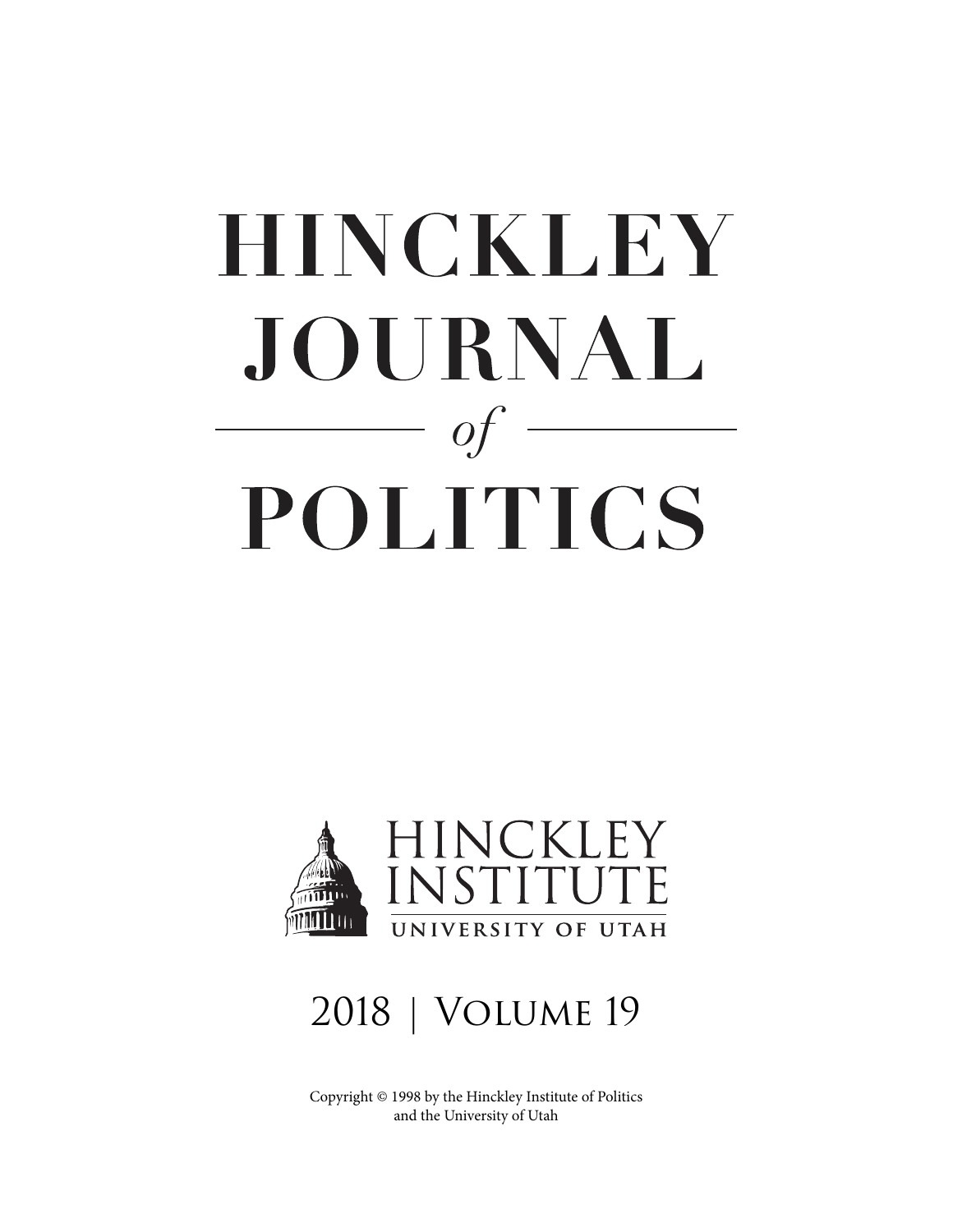# Hinckley Journal of Politics — 2018 editorial board

**Director Associate Director**

**Editor Editor**

**Technical Editor**

**Faculty Editor/Advisor**

**Student Board Members**

**Printing**

**Online Publishing**

**Funding**

**Publication Design/Production**

Jason P. Perry Morgan Lyon Cotti

Anthony Calacino Shelby Wayment

Connor Richards

Edmund Fong, Department of Political Science, Division of Ethnic Studies

Emily Anderson Micah Ballif Hannah Bergstrom Nicholas Coleman Nicholas Cockrell Merissa Frandsen Hans Liu Danielle McLaughlin Connor Morgan Anna Paseman Josh Rebollo Caitlin Silianoff Beth Wineke

Sun Print Solutions

*The Hinckley Journal of Politics* is published annually by the Hinckley Institute of Politics for students, public officials, **Publication Design/Production** Brooke Doner university officials, and the public. The opinions expressed herein are not necessarily those of the University of Utah, the Hinckley Institute of Politics, the Student Media Council, or the editorial board. Please direct your correspondence to the Journal Editors, Hinckley Institute of Politics, 332 South 1400 East, Bldg. 72 Room 102, Salt Lake City, Utah 84112, (801) 581-8501, or email: info@hinckley.utah.edu.

J. Willard Marriott Library

Student Media Council Hinckley Institute of Politics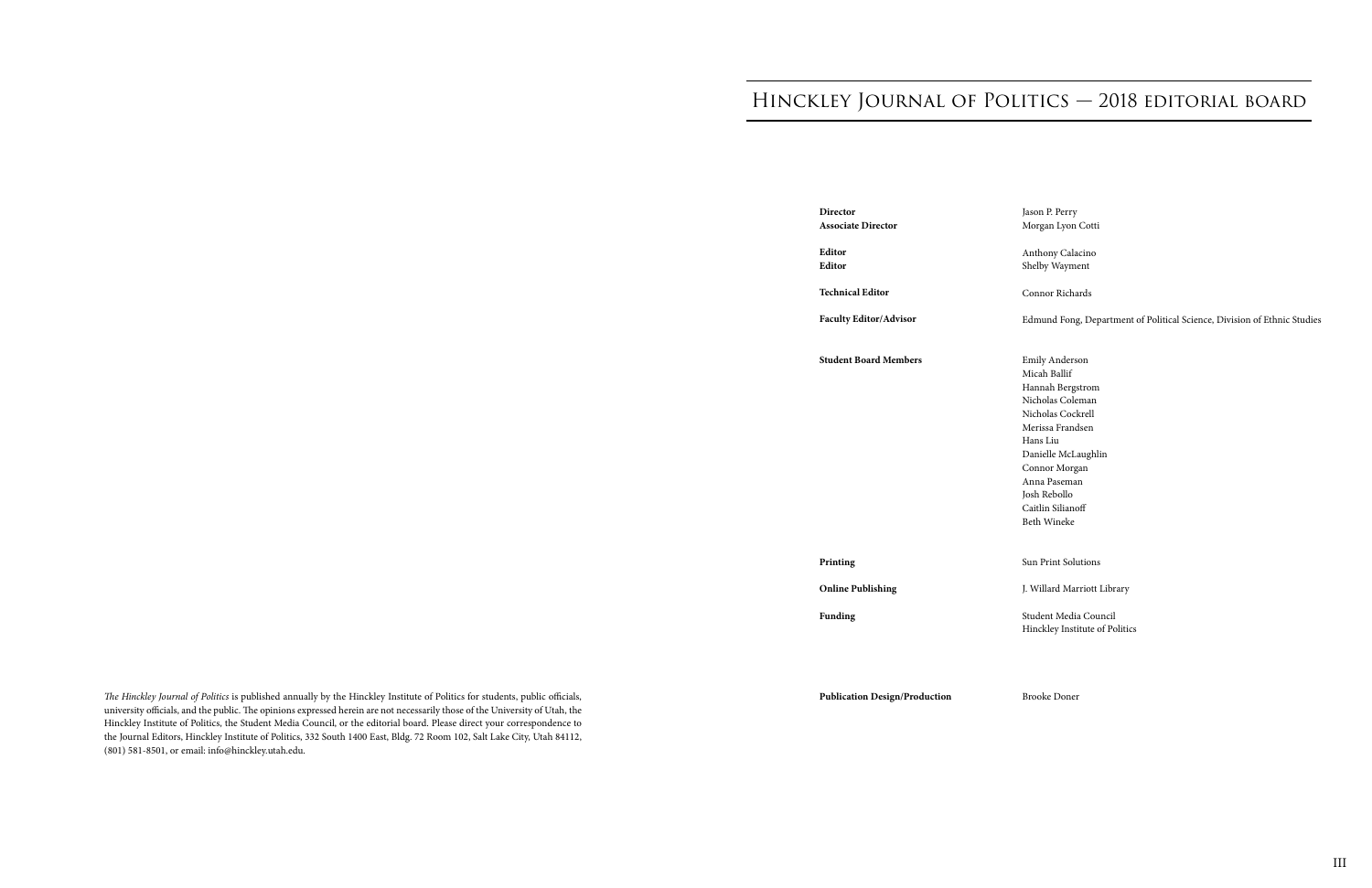| <b>\ir</b> |  |
|------------|--|
|            |  |
| ca Native  |  |
| ers is     |  |
|            |  |
|            |  |
|            |  |

# TABLE OF CONTENTS 2018, VOL. 19

## **STUDENT RESEARCH PAPERS**

An Analysis of Community Response to Poor Winter A Quality Episodes in Salt Lake City, Utah from 2000 to

Improving Health Outcomes in American Indian/Alask Communities: Why Investment from Local Stakeholder Crucial to the Tribal Consultation Process...................................................................................Miranda Jone[s.............](#page-0-0)8

The Role of Race and Class in Local Media Coverage of Utah's Opioid Epidemic......

Dreamers and Why It Is Important to Address Their Future in a Comprehensive, Integrated Way ...............

Taking on the Challenge of Homelessness....................

A Journey in Healing: The Role of Victim Advocates in Serving Human Trafficking Survivors.....................

## **PUBLIC OFFICIAL OPINION ESSAYS**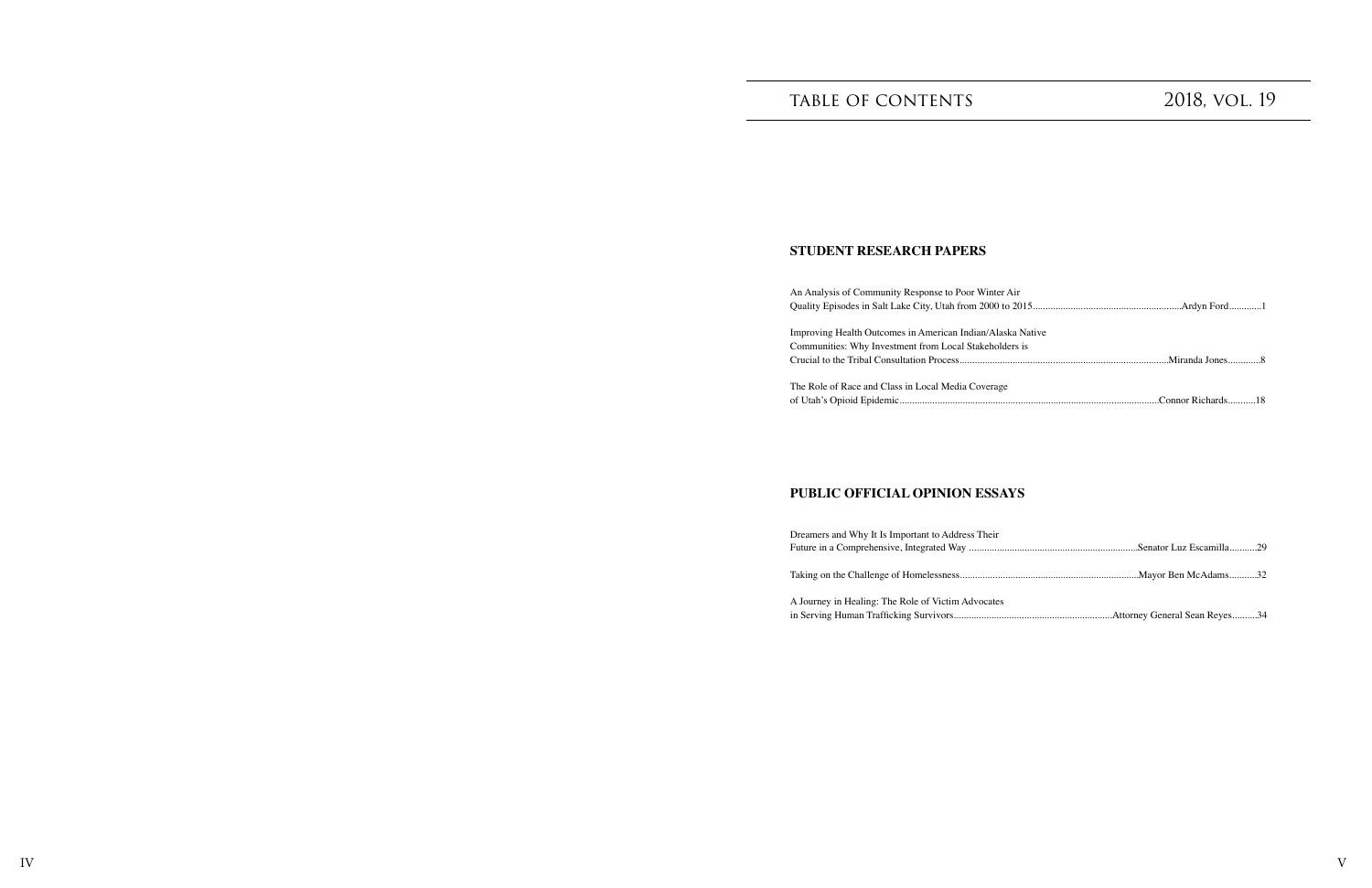As director of the Hinckley Institute of Politics, I am pleased to introduce the 2018 *Hinckley Journal of Politics.*

This edition marks the 19th year the Hinckley Institute has published this student-led journal, featuring research papers written by undergraduate students at the University of Utah. We are proud to sponsor this journal in partnership with the Political Science Department as a place where our students can publish important research and elected officials can share their views on current issues.

This compilation could not have been produced without the diligence of its 2018 co-editors Anthony Calacino and Shelby Wayment as well as the technical editor Connor Richards. Additionally, I would like to recognize the tireless efforts of our faculty editor and advisor Professor Edmund Fong, designer and producer, Brooke Doner, student editorial board members, and Hinckley Institute staff.

Through the various transformative opportunities provided by the Hinckley Institute, University of Utah students can apply the theories and concepts they learn in the classroom to real-world experiences. To date, the Hinckley Institute has placed and supported nearly 8,000 interns in internships throughout Utah, Washington, DC, and in more than 50 countries on six continents. In addition to the substantive work they perform as interns, students complete research papers based on issues pertinent to their internships, reflecting on practical ideas and drawing conclusions about the significant political questions of the day. The Hinckley Journal includes some of the best and most compelling of these papers.

We hope you enjoy reading the 2018 *Hinckley Journal of Politic*s and appreciate your continued support of the Hinckley Institute of Politics.

Sincerely,

Jason P. Perry Hinckley Institute of Politics

Dear Reader,

How should we care for our fellow citizens? As a country, we often take for granted the preceding question: should we care for each other? The question is supposed to sound strange; like a phrase uttered under one's breath, the incredulity should make everyone pause. Perhaps that's what we should do, just pause.

As a journal of 'politics' we must recognize our current political climate. The past year and half since the 2016 election has been a tumultuous time. The news cycle never stops, and never ceases to surprise everyone — either to their dismay or delight. One could frame the recent months in any number of defining ways.

To us, however, the past year and a half is evidence that we as a country need an honest conversation about caring. So much of the recent controversial policies and politics boil down to an uninitiated dialogue regarding whether we should care for fellow Americans, and who fits under the umbrella term American.

For the sake of our well-being, our country, and our world, we hope the answer to the question of care is yes and for as many people as possible. Because until America fully agrees on this point, we cannot have a conversation about how best to care for one another.

The injustices of this country are most often perpetrated by systems, not individuals. But we cannot just start with these systems. In order to fix any problem, we must first recognize the problem's existence. Individuals deciding to care about others will do little to take care of America's vulnerable or each other. To properly care for people in our society means to fix the systems that harm us. This means addressing issues within this country's institutions, and focusing on how people are not treated equitably by these institutions.

The research articles and opinion pieces assembled in this year's Hinckley Journal of Politics address a range of issues, yet they all examine the shortcomings of different systems in our country. The editorial board selected these three papers among numerous submissions without a theme in mind, but one clearly emerged. Each of these papers examines the harm perpetrated by the systems of this country. Our guest contributors speak to issues similarly complex and their opinion pieces range from homelessness to DACA (Deferred Action for Childhood Arrivals).

As Co-Editors, our hope is that this year's journal sparks action to address the problems we face both regionally in Utah and in this country. But, unless we can first agree to care for each other, to admit that individuals cannot "pull themselves up by the bootstraps" when every system is pulling them down, the brilliant ideas contained within these pages will remain ideas.

Sincerely,

Inform Cabuna

Anthony Calacino Shelby Wayment

Co-Editor Co-Editor

Shy Wayne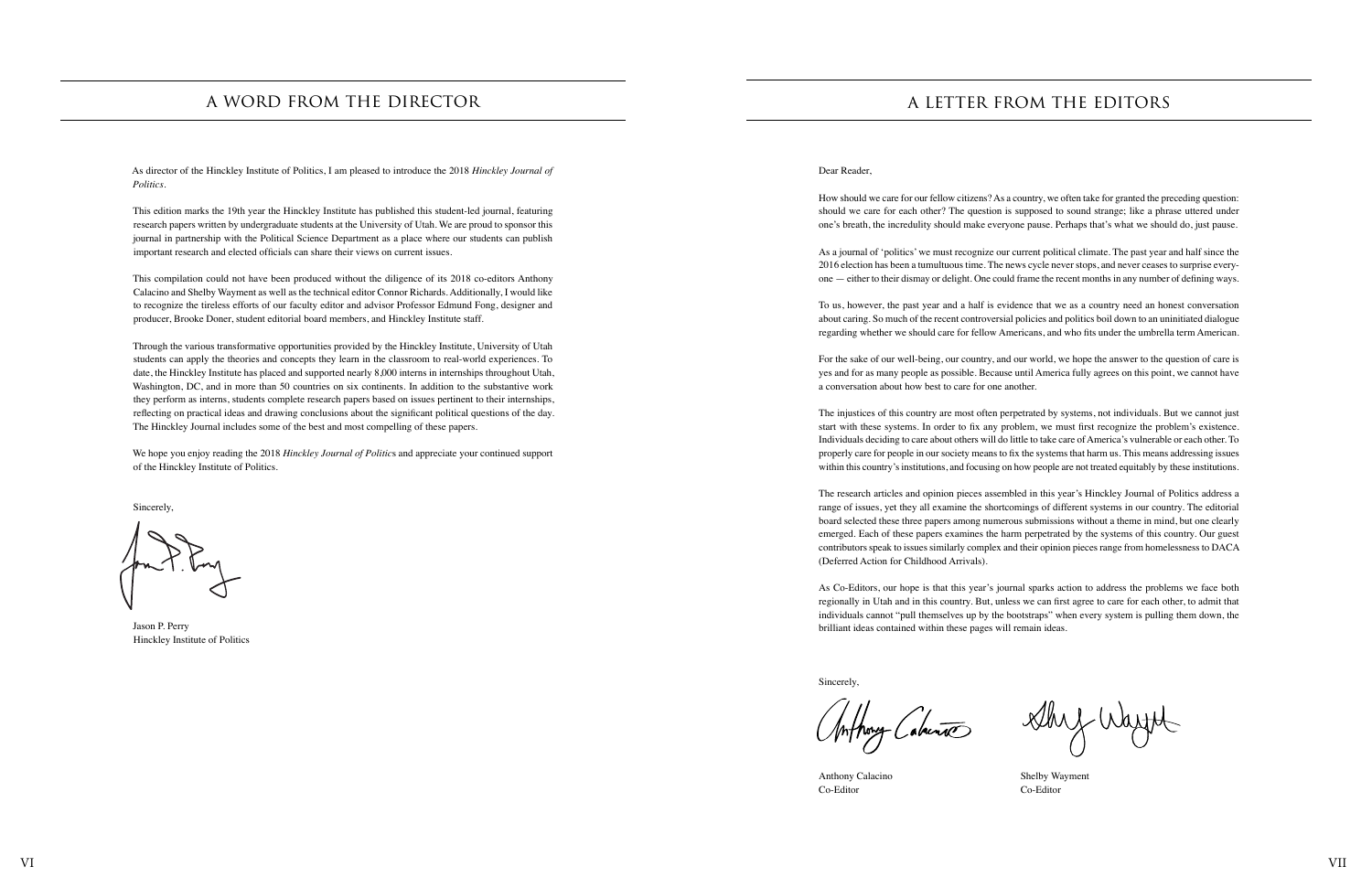## editors' notes

## **HINCKLEY JOURNAL OF POLITICS' MISSION STATEMENT**

The *Hinckley Journal of Politics* is one of the only undergraduate-run journal of politics in the nation and strives to publish scholarly papers of exceptional caliber from University of Utah students in the fields of politics and public policy as well as opinion essays from local, state, and national public officials. Contributing research articles and opinion essays should address relevant issues by explaining key problems and potential solutions. Student research papers should adhere to the highest standards of research and analysis. The *Journal* covers local, national, and global issues and embraces diverse political perspectives. With this publication, the Hinckley Institute hopes to encourage reader involvement in the world of politics.

## **GENERAL COMMENTS AND ACKNOWLEDGMENTS**

It has been our honor and a pleasure to serve as editors for the 19th edition of the *Hinckley Journal of Politics.*  First and foremost we would like to thank the amazing efforts of our faculty advisor Dr. Edmund Fong. His thoughtful edits and guidance were greatly appreciated. We are incredibly thankful for the student authors and the public officials who have contributed to this year's *Journal*. Without their contributions, the *Journal* would not be possible. The *Journal* is one of many wonderful opportunities the Hinckley Institute provides for our undergraduate students, and we thank the countless supporters of the Hinckley Institute who make these opportunities possible. We are indeed appreciative of the generosity of the Hinckley family for their vision of the need for student involvement in practical politics and the principle of citizen involvement in government. We thank the Hinckley staff for their dedication to students. We thank our managing editor, our faculty editors, and most importantly the *Hinckley Journal of Politics'* editorial board for their work in reviewing and editing the published student papers. Finally, we commend all students who are involved in the political process, whether as interns, campaign volunteers, or scholars. We hope you will find the research papers and opinion essays within the *Journal* thought-provoking and timely.

## **STUDENT RESEARCH PAPER SUBMISSION GUIDELINES**

The *Hinckley Journal of Politics* welcomes research paper submissions from University of Utah students of all academic disciplines, as well as opinion essays from Utah's public officials. Any political topic is acceptable. The scope can range from University issues to international issues. Research papers should adhere to submission guidelines found on the *Hinckley Journal* web site: www.hinckley.utah.edu/publications/journal.

## **STUDENT RESEARCH PAPER REVIEW AND NOTIFICATION PROCEDURES**

Research paper submissions will be reviewed by the *Journal* editors, members of the editorial board, and faculty advisors. Submission of a research paper does not guarantee publication. Papers that do not adhere to submission and style guidelines will not be considered for publication. Acceptance to the *Journal* is competitive. The co-editors will notify potential authors when the decision has been made regarding which papers have been selected for publication.

## **SUBMISSION GUIDELINES FOR PUBLIC OFFICIAL OPINION ESSAYS**

The *Journal* will consider for publication opinion essays written by national, state, and local public officials. The opinions expressed by public officials are not necessarily those of the University of Utah, the Hinckley Institute of Politics, the Student Media Council, the editors, faculty advisor, or the Editorial Board. Officials should contact the *Journal* editors for additional information.

## **CORRESPONDENCE MAY BE SENT TO:**

University of Utah Hinckley Institute of Politics 332 South 1400 East Bldg. 72, Room 102 Salt Lake City, UT 84112-9151

Phone: (801) 581-8501 Fax: (801) 581-6277 Email: info@hinckley.utah.edu

*The Hinckley Institute of Politics at the University of Utah is a bipartisan institute dedicated to engaging students in governmental, civic, and political processes; promoting a better understanding and appreciation of politics; and training ethical and visionary students for service in the American political system. Robert H. Hinckley founded the Hinckley Institute of Politics in 1965 with the vision to "teach students respect for practical politics and the principle of citizen involvement in government." Since its founding, the Hinckley Institute has provided a wide range of programs for students, public school teachers, and the general public including: internships, courses, forums, scholarships, and mentoring. The Hinckley Institute places emphasis on providing opportunities for practical experience in politics.*  **INTERNSHIP PROGRAM** A nationally recognized program and the heart of the national, and international politicians, ambassadors, activists, and academics. Past guests include Presidents Bill Clinton and Gerald Ford; Senators Orrin Hatch, John McCain, Harry Reid, and Joe Leiberman; Utah Governors Michael Leavitt, Jon Huntsman, Jr., and Gary Herbert; Governor Mitt Romney; and many other notable politicians and professionals. The speeches are broadcast on KUER 90.1 FM radio and KUED TV. **SCHOLARSHIPS AND LOANS** The Hinckley Institute provides more than \$730,000 in internship and academic scholarships to students through the Robert H. Hinckley, Abrelia Clarissa Hinckley, Anne and John Hinckley, Senator Pete Suazo, Robert F. Bennett, and Scott M. Matheson scholarship funds. The Hinckley Institute is also the University of Utah's representative for the Harry S. Truman Congressional Scholarship and the James Madison Fellowship—two of America's most prestigious scholarships.

practical politics.

Hinckley Institute, the Hinckley internship program places more than 300 students every year in political and government offices, non-profits, campaigns, and think tanks. The Institute provides internships opportunities to students from all majors for academic credit in Washington, D.C., at the Utah Legislature, in local offices and campaigns, and in more than 50 countries. **CAMPAIGN MANAGEMENT MINOR** The Hinckley Institute of Politics is proud to offer one of the nation's only minors in Campaign Management. The program is designed to provide undergraduate students the opportunity to learn the theory and practices that will allow them to be effective participants in election and advocacy campaigns. Students are required to complete a political internship and an interdisciplinary **HUNTSMAN SEMINAR FOR TEACHERS** The Huntsman Seminar in Constitutional Government for Teachers is a week-long seminar sponsored by the Huntsman Corporation. The primary focus of the seminar is to improve the quality of civic education in Utah schools by bringing Utah educators together with political experts and visiting politicians to discuss current events in Utah and American politics. The Huntsman Seminar is truly a unique opportunity for teachers to gain an in-depth understanding of local and national political issues. **DEPARTMENT OF POLITICAL SCIENCE**

series of courses in areas such as campaign management; interest groups and lobbying; voting, elections, and public opinion; media; and other **PUBLIC FORUMS AND EVENTS** The Hinckley Institute hosts weekly Hinckley Forums where several political speakers address public audiences in the Hinckley Caucus Room. Hinckley Forums enable students, faculty, and community members to discuss a broad range of political concepts with local, The Department of Political Science values its relationship with the Hinckley Institute for the opportunities the Institute provides students to enrich their academic studies with experiences in practical politics. The Institute's programs complement the academic offerings of the Political Science Department. Courses are available in five subfields of the discipline: American Politics, International Relations, Comparative Politics, Political Theory, and Public Administration. If you have questions about the Department and its programs, contact the office at 332 South 1400 East, Bldg. 72 Room 102, (801) 581-7031.